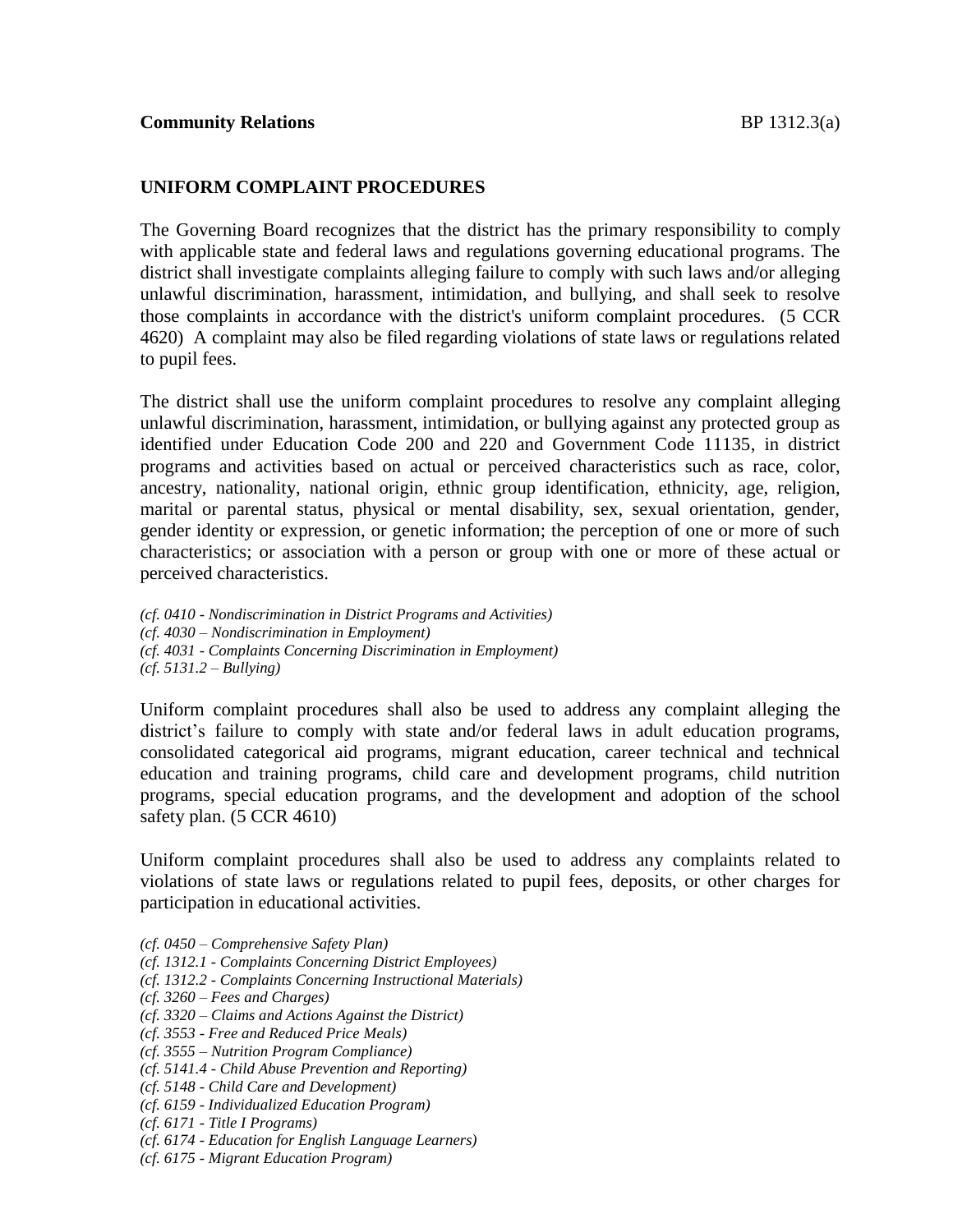## **UNIFORM COMPLAINT PROCEDURES** (continued)

*(cf. 6178 - Career Technical Education) (cf. 6178.1 – Work-Based Learning) (cf. 6178.2 – Regional Occupational Center/Program) (cf. 6200 - Adult Education)*

The Board prohibits any form of retaliation against any complainant in the complaint process. The Board shall ensure that complainants are protected from retaliation and the identity of a complainant alleging discrimination, harassment, intimidation, or bullying, will remain confidential as appropriate. Participation in the complaint process shall not in any way affect the status, grades, or work assignments of the complainant.

The Board encourages the early, informal resolution of complaints at the site level whenever possible.

The Board recognizes that a neutral mediator can often suggest a compromise that is agreeable to all parties in a dispute. In accordance with uniform complaint procedure, whenever all parties to a complaint agree to try to resolve the problem through mediation, the Superintendent or designee shall initiate that process. The Superintendent or designee shall ensure that the results are consistent with state and federal laws and regulations.

In investigating complaints, the confidentiality of the parties involved and the integrity of the process shall be protected. As appropriate, the Superintendent or designee may keep the identity of a complainant confidential to the extent that the investigation of the complaint is not obstructed.

The Board acknowledges and respects every individual's right to privacy. Discrimination, harassment, intimidation, or bullying complaints shall be investigated in a manner that protects the confidentiality of the parties and the integrity of the process. This may include keeping the identity of the complainant confidential, as appropriate and except to the extent necessary to carry out the investigation or proceedings, as determined by the Superintendent or designee, on a case-by-case basis.

*(cf. 4119.23/4219.23/4319.23 - Unauthorized Release of Confidential/Privileged Information) (cf. 5125 - Student Records) (cf. 9011 - Disclosure of Confidential/Privileged Information)*

Unlawful discrimination, harassment, intimidation or bullying complaints shall be filed no later than six months from the date the alleged discrimination, harassment, intimidation, or bullying occurred, or six months from the date the complainant first obtained knowledge of the facts of the alleged discrimination, harassment, intimidation, or bullying.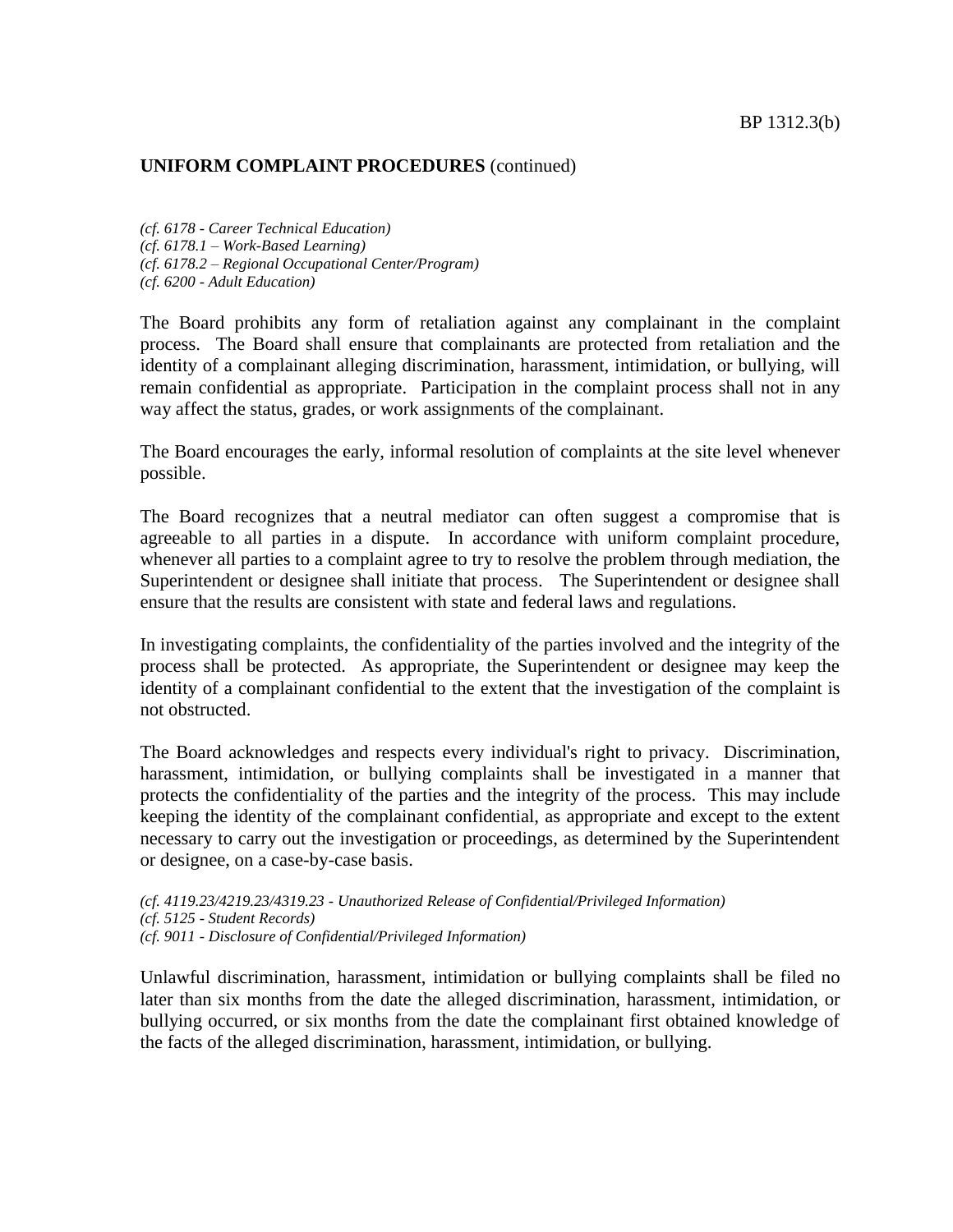### **UNIFORM COMPLAINT PROCEDURES** (continued)

The district's Williams uniform complaint procedures, AR 1312.4, shall be used to investigate and resolve any complaint related to the following:

- 1. Sufficiency of textbooks or instructional materials
- 2. Emergency or urgent facilities conditions that pose a threat to the health or safety of students or staff
- 3. Teacher vacancies and misassignments

*(cf. 1312.4 - Williams Uniform Complaint Procedures)*

#### *Legal Reference:*

*EDUCATION CODE 200-262.4 Prohibition of discrimination 8200-8498 Child care and development programs 8500-8538 Adult basic education 18100-18203 School libraries 32289 School safety plan, uniform complaint procedure 35186 Williams uniform complaint procedure 41500-41513 Categorical education block grants 48985 Notices in language other than English 49010-49013 Student fees 49060-49079 Student records 49490-49590 Child nutrition programs 52160-52178 Bilingual education programs 52300-52490 Career-technical education 52500-52616.24 Adult schools 52800-52870 School-based coordinated programs 54000-54028 Economic impact aid programs 54100-54145 Miller-Unruh Basic Reading Act 54400-54425 Compensatory education programs 54440-54445 Migrant education 54460-54529 Compensatory education programs 56000-56867 Special education programs 59000-59300 Special schools and centers 64000-64001 Consolidated application process GOVERNMENT CODE 11135 Nondiscrimination in programs or activities funded by state 12900-12996 Fair Employment Housing Act PENAL CODE 422.55 Hate crime; definition 422.6 Interference with constitutional right or privilege CODE OF REGULATIONS, TITLE 5 3080 Application of section 4600-4687 Uniform complaint procedures 4900-4965 Nondiscrimination in elementary and secondary education programs UNITED STATES CODE, TITLE 20 6301-6577 Title I basic programs 6601-6777 Title II preparing and recruiting high quality teachers and principals 6801-6871 Title III language instruction for limited English proficient and immigrant students 7101-7184 Safe and Drug-Free Schools and Communities Act 7201-7283g Title V promoting informed parental choice and innovative programs 7301-7372 Title V rural and low-income school programs*